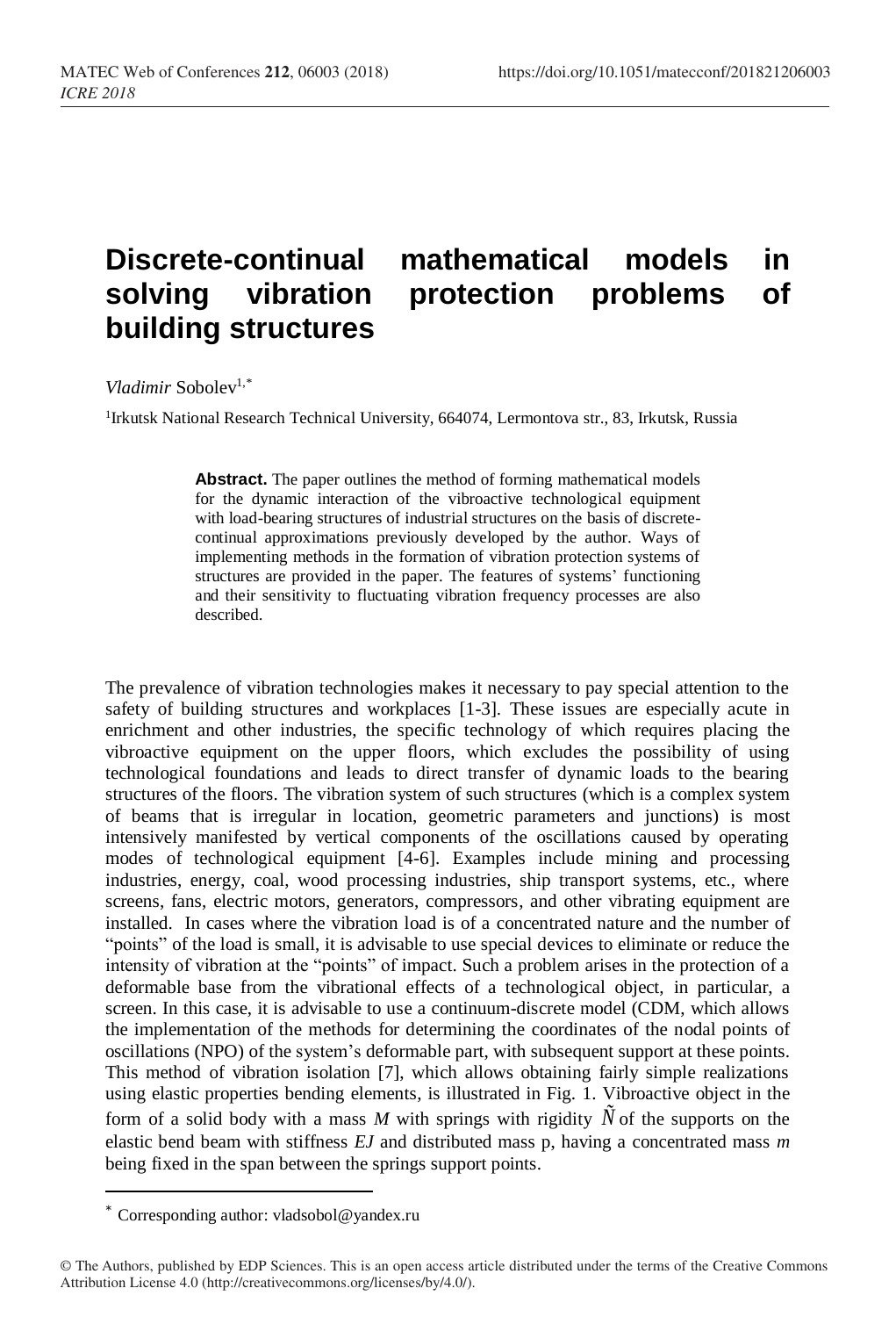The solution of individual problems of constructive formation of zero reactions at given points of support of a beam is reviewed in a number of papers [8-10].

The following techniques that underlie the method of vibration isolation are based on the solution of the inverse problem. They make possible to obtain a general approach and clearly illustrate the effects studied when analyzing the forced vibrational forms of continual elements.



**Fig. 1.** Scheme of vibration isolation of a solid.

occurs when the reactive mass is concentrated in the middle of the span of a weightless beam. Consider the design scheme (Figure 1.), differing in that the beam is not supported on the stationary supports, but oscillates under a harmonic action that moves the spring support points according to the law  $\sin \omega t$ .

Using the symmetry of the design scheme (Fig. 2), with respect to the vertical axis passing through the fixing point of the reactive mass, we write the equation of dynamic equilibrium

$$
-\frac{3EI}{l^3} + (\frac{3EI}{l^3} - m\omega^2)y_1 = 0
$$
 (1)

of displacing the reactive mass during the harmonic movements  $\sin \omega t$  of the reference point, determine the magnitude of the bending moment M (X) in the span of the beam (taking into account the zero section rotation at the point of attachment of the mass provided by the symmetry of the design scheme).



**Fig. 2.** Symmetrical design scheme of oscillations of the unpertured beam with harmonic displacements of the end nodes.

$$
M(x) = \frac{3EI}{l^3} \left( \frac{3EI}{3EI - l^3 m\omega^2} - 1 \right) x = 0.
$$
 (2)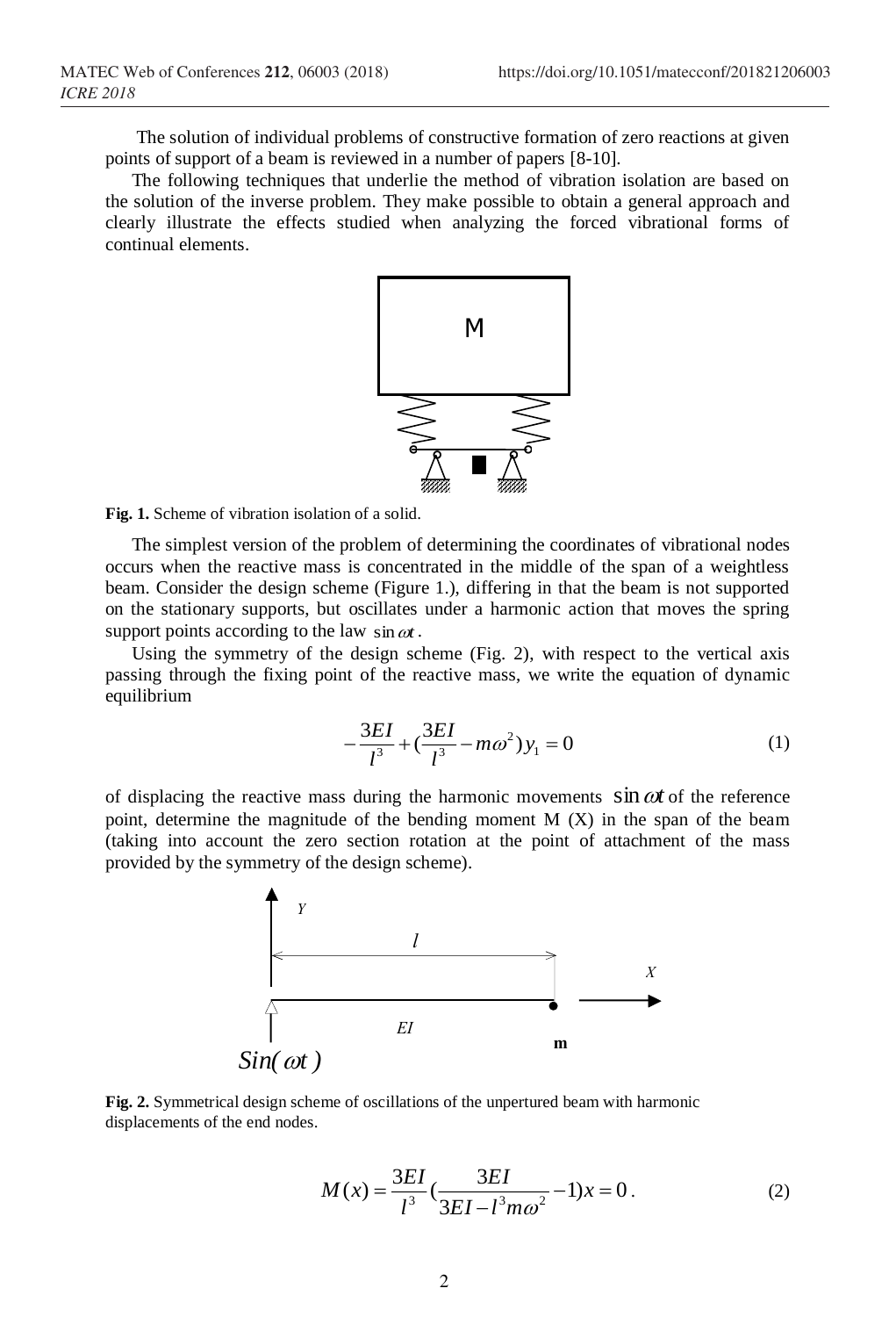Integrating  $M(x)$  and dividing the resulting expression by  $EJ$ , we obtain the amplitude of rotations of the beam sections from the current coordinate *X*.

$$
\frac{dy(x)}{dx} = \int \frac{3}{l^3} \left( 1 - \frac{3EI}{3EI - l^3 m\omega^2} \right) x dx + c_1,
$$
\n(3)

Having determined  $\tilde{n}_1$  from the conditions  $\frac{dy(x)}{dx}$  $= 0$  and integrating again, we  $dx \mid_{x=l}$ *dy <sup>x</sup>*

obtain

$$
y(x) = \frac{3}{l^3} \left( 1 - \frac{3EI}{3EI - l^3 m\omega^2} \right) \left( \frac{x^2}{2} - \frac{l^2}{2} \right) dx + c_2.
$$
 (4)

Having determined  $c_2$  from the conditions  $y(0) = 1$ , we have

$$
y(x) = \frac{3}{l^3} \left( 1 - \frac{3EI}{3EI - l^3 m\omega^2} \right) \left( \frac{x^3}{6} - \frac{x l^2}{2} \right) + 1.
$$
 (5)

The obtained function is a function of the vibration amplitudes (the shape of the forced oscillations) of the beam for various values of the design parameters and an arbitrary frequency of the action  $\omega$ . Transformation of the vibrational shape with a change in the frequency of the action is shown  $\omega$  in Fig.3.



**Fig. 3.** Transformation of the vibrational form of a weightless beam with a discrete mass with a change in the frequency of the action  $\omega$ . (Infinite values at the resonance are burdened by the discreteness of plotting). "1" is the nodal line.

Consideration of a symmetric system without taking into account the mass of the beam, the displacement of which is described by expression (5), has shown that the shape of the beam oscillations smoothly changes as  $\omega$ .

In this case, a single-phase movement of all beam points coincides with the harmonic effect in phase. For arbitrarily small values of the frequency  $\omega$ , nodal points are at an infinite distance from the point of impact. As you increase  $\omega$ , a monotonic approach of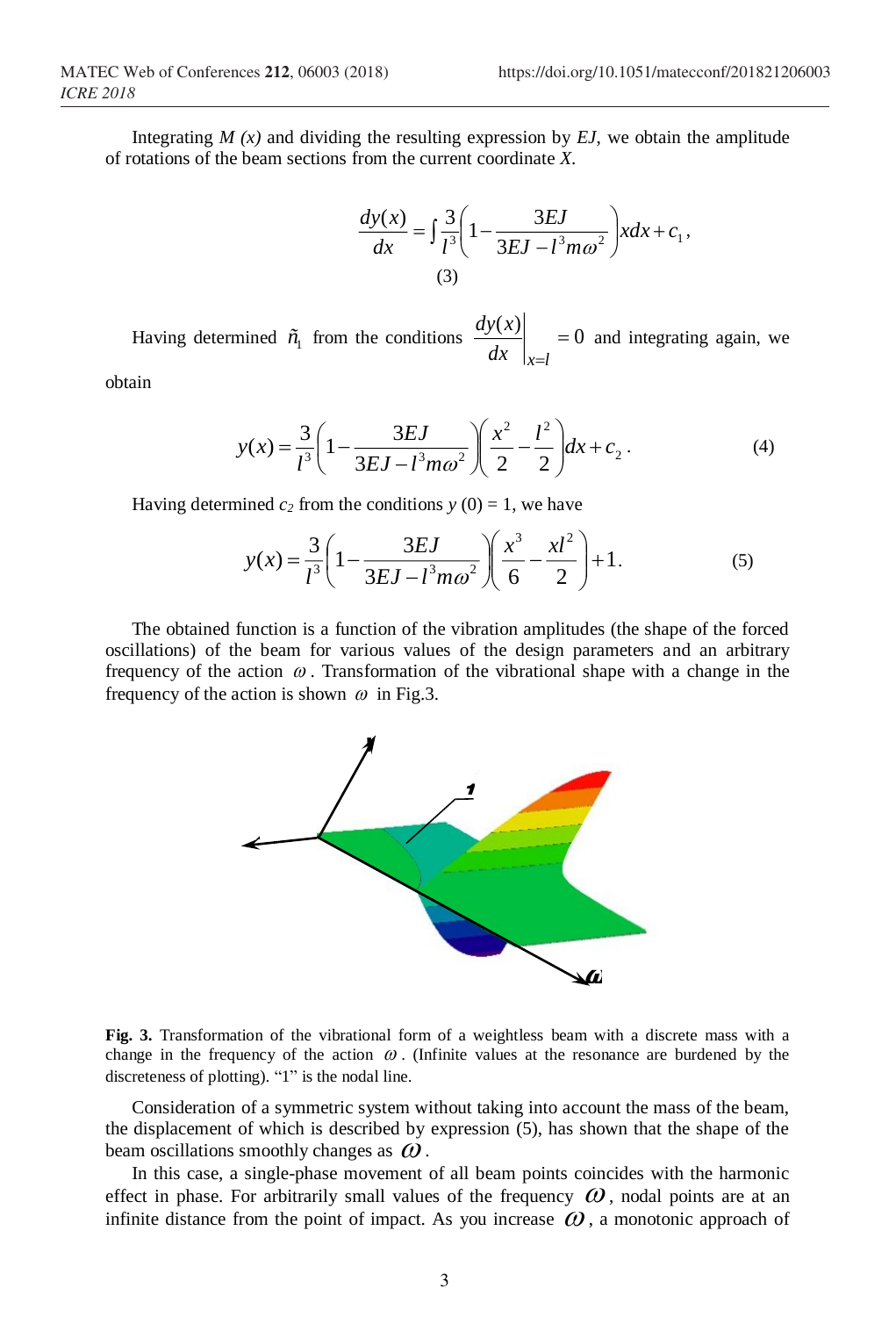the point of the vibrational node to the point of impact occurs. Thus, the nodal points in the span of the beam, oscillating in the pre-resonance regime, are absent. To design a vibration isolation system that satisfies the conditions *l <sup>m</sup> EJ* 3  $\omega < \sqrt{\frac{3EI}{\pi}}$ , it is necessary to ensure the support

of the beam beyond the span between the supports of the screen.

If the value  $\omega = \gamma$  corresponding to the natural frequency of the beam oscillations, the function of the shape of the forced oscillations undergoes a sharp change, characterized by the discontinuity of the function's ( $y(x, \omega)$ ) amplitudes of the movements of each point *x* of the beam axis in frequency  $\omega$ .

In this case, all the points of flight begin to oscillate in antiphase with respect to the harmonic effect. An exception is the point  $x = 0$ , in which an oscillating knot arises. The node monotonically moves to the point  $x = 1$ , as the values of  $\omega$  increase and asymptotically reaches this point with  $\omega \rightarrow \infty$ . The nodal line in Figure 4 is depicted as a border of light shades reflecting the displacement of the vibrational phases in the resonance part of the volumetric plot.

Thus, with sufficient magnification  $\omega$ , a tendency appears to merge the two vibrational nodes into one at the attachment point of the reactive mass at  $x = l$ . Such an option is certainly unsuitable because of the static instability of the system. Avoid this by possibly increasing the ratio  $EL$ , which is accompanied by the removal of the vibrating assembly *m*

from the attachment point of the reactive mass.

Equations for determining the coordinates of the vibrational nodes are obtained by equating the function (5) to zero.

Very simple and obvious dependencies are obtained when using relative variables. Having made simplifications and passing to the relative coordinates in fractions of the value of *l*, we have:

$$
q^3 - 3q + 2 - 2g^2 = 0,\t\t(6)
$$

where  $q = \frac{1}{l}$  $q = \frac{x}{l}$  is relative coordinate of the vibrating unit,  $g = \frac{\gamma}{\omega}$  $g = \frac{\gamma}{\gamma}$ .

Thus, the coordinate of the vibrational node is uniquely determined by the ratio of frequencies and vice versa. For the resonant mode of oscillation  $0 < g \leq 1$ .

The graph of the dependence (6), which plays an important role in the design of a CB, is shown in Fig. 4. As can be seen, it is a curve connecting the opposite angles of the unit square and slightly removed from its diagonal.

The equation (6) has a unique real solution that determines the coordinate of the node point for given design parameters  $m$ , EJ, l, and the frequency of the impact  $\omega$ . Equality is also decisive for the solution of the inverse problem: finding the constructive quantities m or *EJ* and forming the vibrational node at a point with a given coordinate *x*.

For an asymmetric problem, when the center of mass and stiffness is displaced relative to the middle of the beam span (such conditions are typical for Schenk type screens), the equations for determining the coordinates of nodal points are derived similarly. In this case, the static indeterminability of the beam relative to the movements of the reactive mass is previously disclosed and the rotation of the cross-section of the beam at the point of its (mass).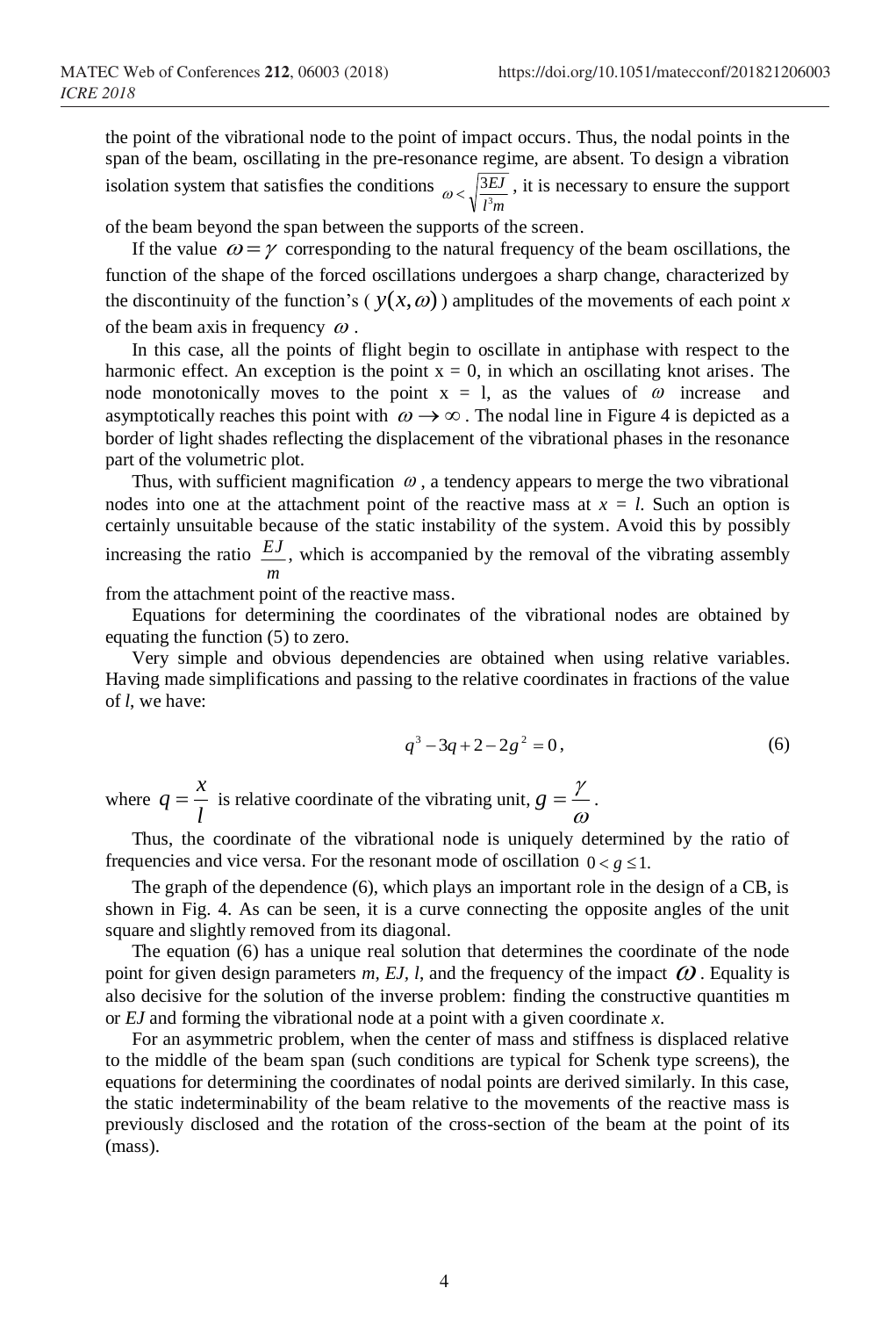

**Fig. 4.** Relative expression of frequencies *g*, forming a nodal point with coordinate *q* in forced oscillations of bending.

To study the joint effect of the concentrated reactive and distributed beam mass on the dynamic properties of the vibration isolation system, the technique described in the work [7].

The obtained equation of dynamic equilibrium, compiled for the amplitude value of the displacement of the reactive mass under the action of harmonic displacement  $\delta \sin \omega t$ , has the form

$$
-\delta u^3 \frac{EJ}{l^3} \frac{chu + cosu}{chu \sin u - shu \cos u} +
$$
  
\n
$$
y_2 \left( u^3 \frac{EJ}{l^3} \frac{2chu \cos u}{chu \sin u - shu \cos u} - m\omega^2 \right) = 0
$$
\n(7)

where  $u = l \cdot \sqrt[4]{\rho \omega^2/EJ}$ ,  $\rho$  is the mass of the running meter of the beam, *m* is the value of the reactive concentrated mass.

Since the coordinates of the node points of oscillations of a system with zero dissipation are independent of the amplitude of the oscillations, the amplitude of the action  $\delta$  can be set equal to one.

Having determined the amplitude  $y_2$  of displacements from  $(7)$ , the masses m and the coefficients *d1-d<sup>4</sup>* of the linear combination of particular solutions in the general solution of the beam oscillation equation

$$
Y(x) = d_1 \cos \gamma x + d_2 \sin \gamma x + d_3 \ch \gamma x + d_4 \sh \gamma x \,, \tag{8}
$$

we obtain the function of the amplitudes of transverse displacements of the axis of the beam (Figure 5).

Here,  $Y = (1, y_2, 0, 0)$  is the vector of amplitude values of displacements along the direction of the bonds (vector of boundary conditions),  $D = (d_1, d_2, d_3, d_4)^T$ , A, is the resolving matrix of the form

$$
A = \begin{bmatrix} H(0) \\ H(l) \\ H_x(x) \Big|_{x=l} \\ H_{xx}(x) \Big|_{x=0} \end{bmatrix}, \tag{9}
$$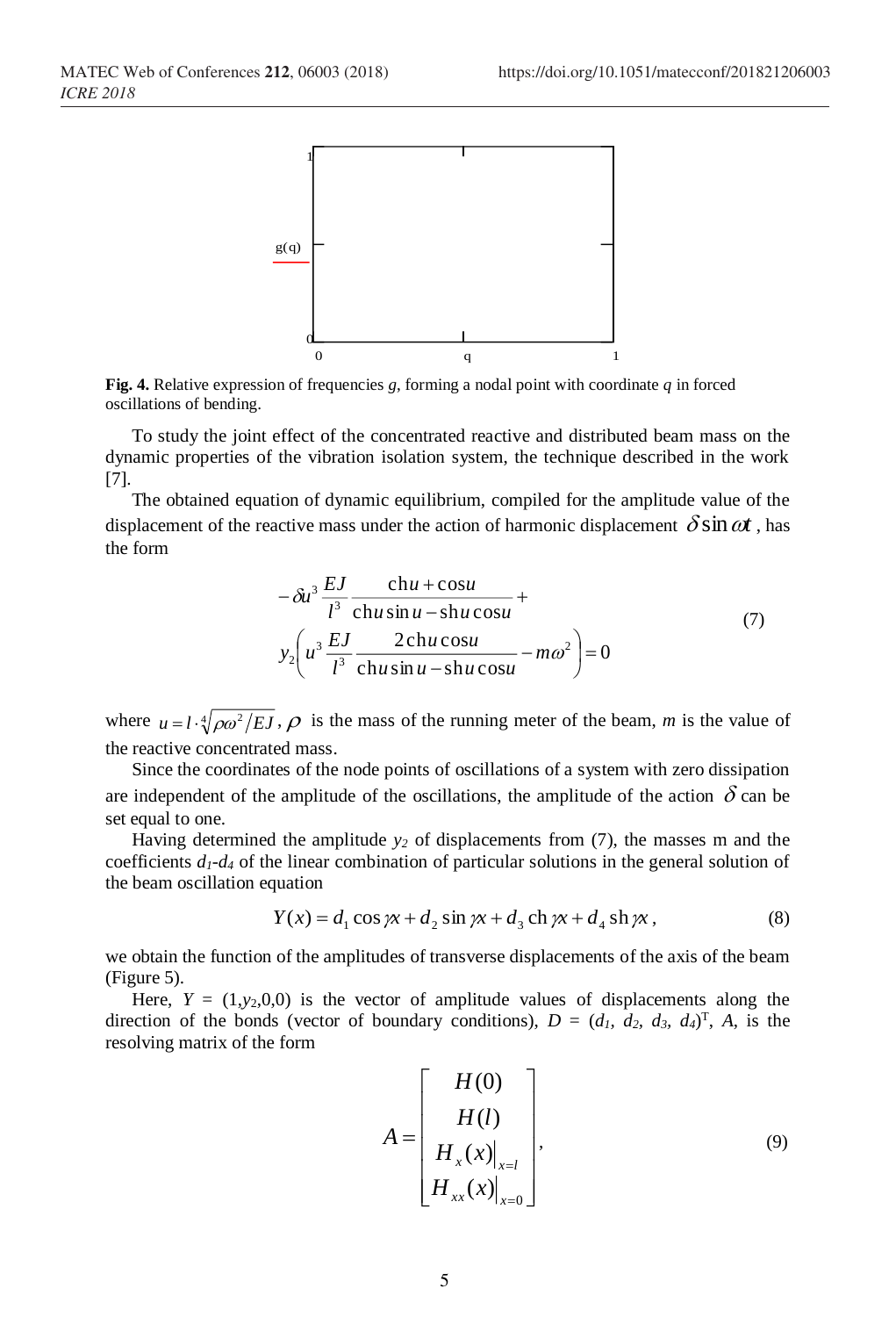defined by the beam design;  $H = (\cos(\pi x), \sin(\pi x), \sin(\pi x))$  is the vector-function of basis solutions of the equation of beam's oscillations,  $\gamma = \sqrt[4]{m\omega^2/EJ}$ . The intersection of the beam's deformed axis with the *x* axis at a  $\omega$  fixed value determines the coordinates of the node points from solving the equation

$$
Y(x) = 0.
$$
 (10)

The sequence of nodal points during the change  $\omega$  forms a nodal line [11].

Function analysis

$$
Y(x) = d_1 \cos \gamma x + d_2 \sin \gamma x + d_3 \ch \gamma x + d_4 \sh \gamma x \tag{11}
$$

shows that the use of CDM in contrast to the discrete model leads to the formation of new bifurcation "branching" [12, 13] nodal lines as the frequency of exposure increases  $\omega$ . The branching process is determined by the complication of the forms of forced oscillations, being subject to changes passing through the resonance points as the  $\omega$  changes.

The formation of nodal lines for an infinite-dimensional beam with a concentrated mass is shown in Fig. 5.

A sharp increase in the amplitudes of the oscillations corresponds to resonant values  $\omega$ . The step of the grid for plotting the graph sets off the peak values of the resonant amplitudes and in the figure they are represented by finite quantities. In the area of the graph to the first resonance frequency, there are no nodal points in the span of the beam. At a value equal to the frequency of the first resonance, a nodal point appears, coinciding with the point of support of the screen to the beam. Since the left side of the symmetric model is considered, there are two such points on the full model. The intersection of any resonance point leads to a sharp change in the vibrational form with bifurcation branching of nodal lines that are continuous in the interresonance zone  $\omega$ .

When using beams with a negligibly small distributed mass parameter  $\rho$  (a weightless beam), there is no second resonance. Since the model with distributed parameters, being infinite-dimensional [14], has an unrestricted spectrum, changes in vibrational forms, branching of nodal lines occurs an infinite number of times. In this case, an increase in the number of vibrational nodes is due to the complication of the shape of the oscillations.

It is known that a real oscillatory system can be constructed with sufficient certainty only when several first frequencies are used that satisfy the accepted assumptions of elastic oscillations of transverse bending.

Obviously, the most preferred for the construction of a vibration isolation system is the resonant region of the first natural frequency, which causes the existence of two vibrational nodes (for the complete model). The coordinate of the first node point (the left side of the model) is determined by the real root of equation (6).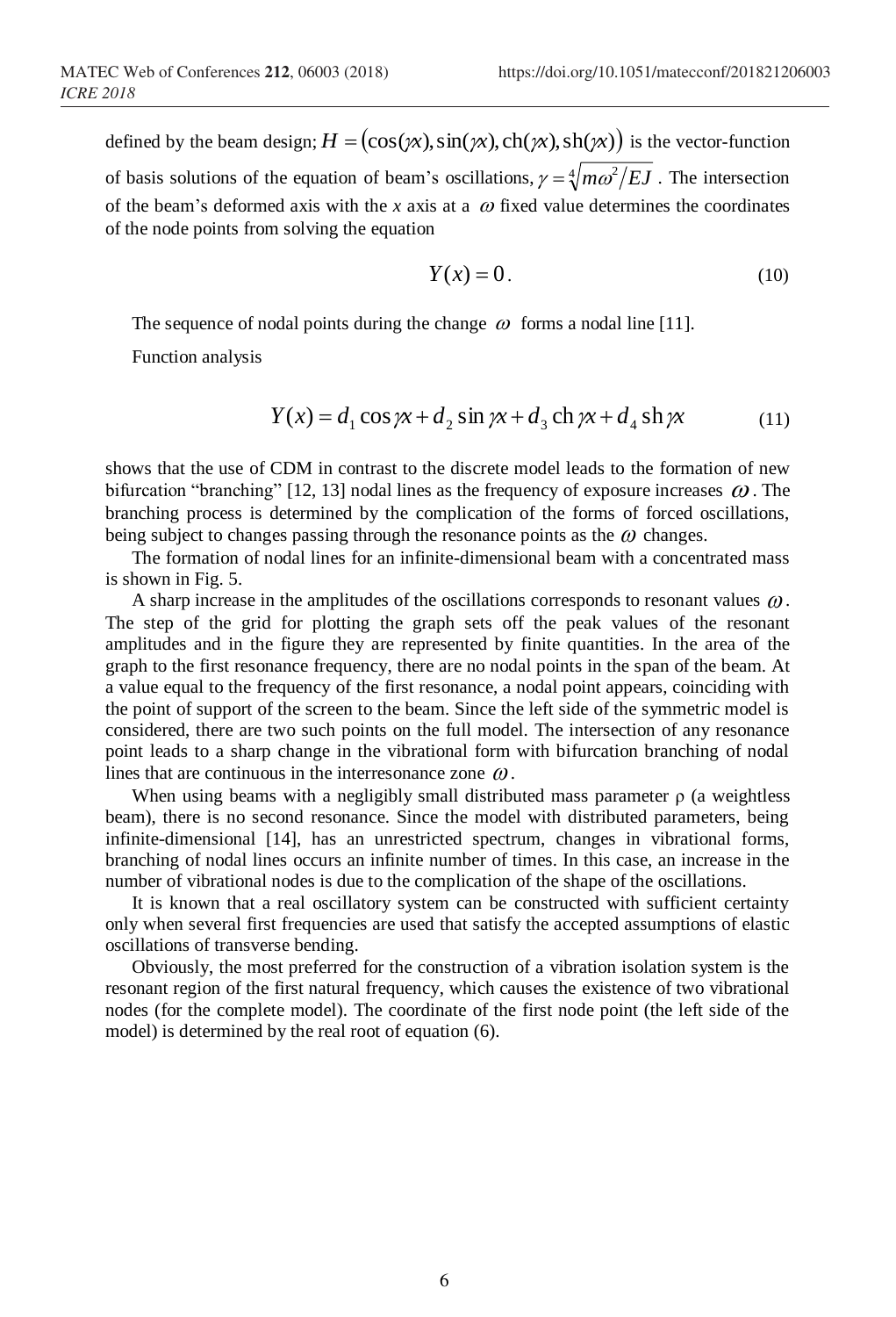

**Fig. 5.** Transformations of the forced vibrational forms of the beam axis with a change in the frequency of the impact  $Q$ : 1 stands for nodal oscillation lines.

The subsequent leaning at these points (beams on the base) allows to obtain zero dynamic reactions in the beam supports. Thus, the proposed system allows to obtain zero dynamic responses to underlying building structures, which essentially relates it to the section of dynamic blanking systems [15, 16]. A feature of such a system of vibration suppression is the fact that an element of load-bearing structures can be used as an element of a dynamic system, an inertial element with distributed inertial parameters. It should be noted that the study of the properties of vibration isolation of such systems based on nodal lines is practically absent in the literature and further study of such properties is, in our opinion, quite relevant.

## **References**

- 1. B. G. Koreneva, I. M. Rabinovich, *Dynamic calculation of structures for special effects* (Stroyizdat, Moscow, 1981)
- 2. Yu. V. Flavitsky, *Protection against noise and vibration at coal industry enterprises*  (Nedra, Moscow, 1990)
- 3. V. A. Ivovich, V. Ya Onishchenko, *Protection from Vibration in Mechanical Engineering* (Mechanical Engineering, Moscow, 1990)
- 4. *Instruction on the calculation of load-bearing structures of industrial buildings and structures for dynamic loads (Stroyizdat, Moscow*, 1970)
- 5. *Instruction on measures to combat the vibrational effects of technological equipment in the design of buildings and structures of non-metallic building materials (Stroyizdat*, *Moscow*, 1966)
- 6. *Instructions for the determination of dynamic loads from machines installed on ceilings of industrial buildings (Stroyizdat, Moscow*, 1966)
- 7. V. I. Sobolev, *Discrete-continual dynamic systems and vibration isolation of industrial screens* (Izdat. IrSTU, Irkutsk, 2002)
- 8. A. A Zhivotovsky, V. D. Afanasyev, *Protection from vibrations and noise at mining enterprises* (Nedra, Moscow, 1982)
- 9. Yu. V. Flavitsky, *Protection against noise and vibration at coal industry enterprises*